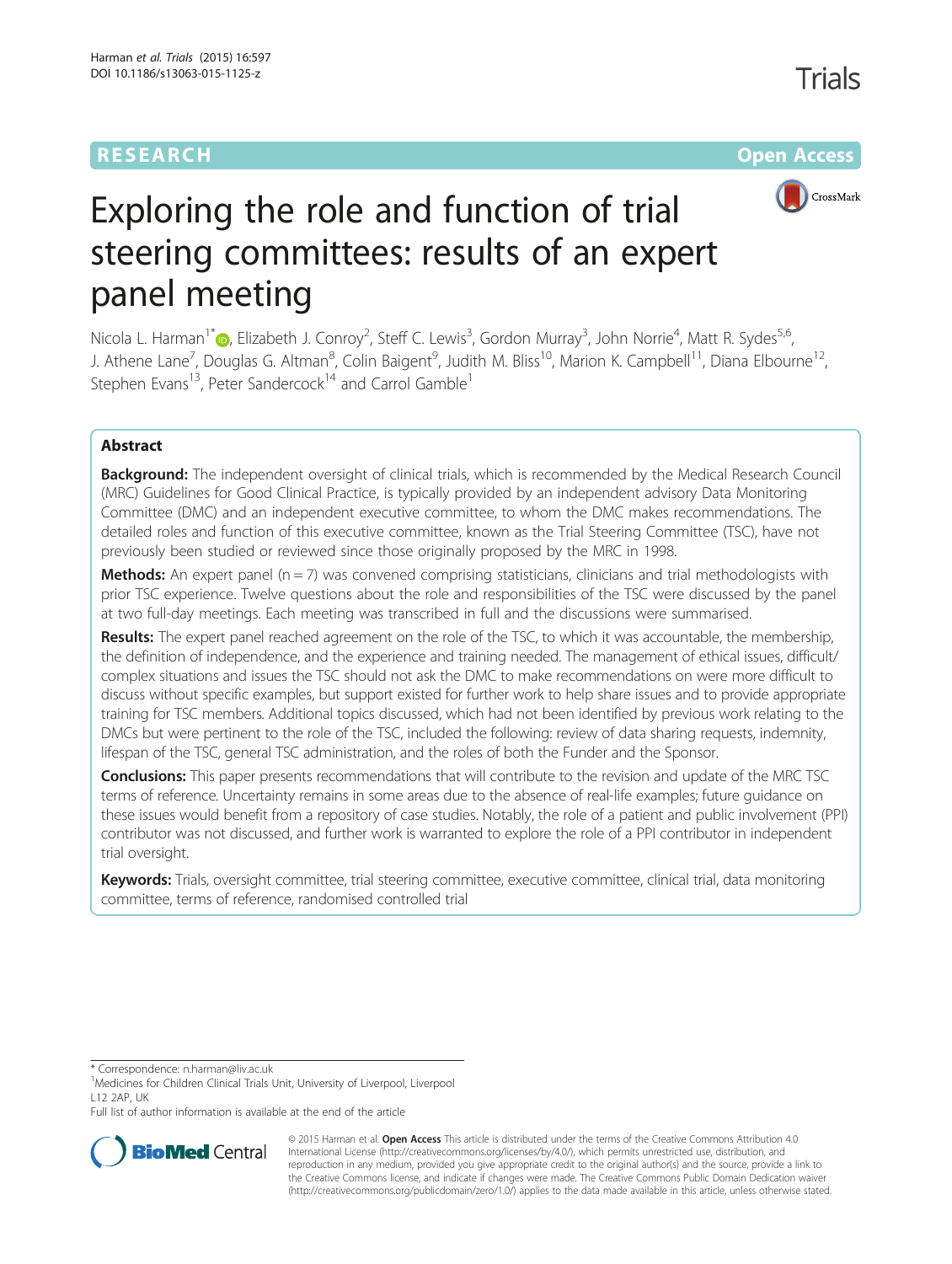#### Background

Independent oversight committees are recommended in the management of clinical trials. The Medical Research Council (MRC) Guidelines for Good Clinical Practice (1998) defines a three-committee oversight structure that has been widely adopted in the UK: the Trial Management Group (TMG), the Data Monitoring Committee (DMC) and the executive Trial Steering Committee [\[1](#page-12-0)]. The TMG is responsible for the day-to-day delivery and conduct of the trial; the DMC role is to review safety and efficacy data and make recommendations to an executive group; and the TSC is the executive decision-making group that considers the recommendations from the DMC. Members of the TMG are not independent from the trial; all members of the DMC are independent; and the TSC has both independent members and members who are also part of the TMG.

Extensive work as part of the DAMOCLES study [\[2](#page-12-0)] has been done to establish why and when DMCs are needed; their roles, responsibilities and structure; their organisation; and their decision-making and reporting arrangements. The DAMOCLES study concluded that the role of the DMC, as indicated within their Charter, is not to make decisions about the trial but rather to make recommendations to an appropriate executive committee [[3\]](#page-12-0). The appropriate executive committee that considers these recommendations is the Trial Steering Committee (TSC), yet, to date, no such in-depth project establishing the role, responsibilities, and organisation of this committee has been conducted. The remit, objectives and functionality of the TSC is usually described and documented in the TSC terms of reference. The MRC TSC terms of reference, an appendix of the 1998 MRC guidelines for Good Clinical Practice [\[1](#page-12-0)], describe the role of the TSC as providing the overall supervision of the trial. These guidelines have been used in the development of local terms of reference by the majority of UK Clinical Trials Units (CTUs) who, in a recent survey [\[4](#page-12-0)], reported having TSC terms of reference in place. However, many modified the MRC guidelines from other sources and their own experiences, suggesting that the TSC terms of reference should be updated.

We aimed to explore the roles and responsibilities of the TSC from the perspective and experience of an expert panel of clinicians, trial methodologists and statisticians, and to use this to inform revision of the MRC TSC terms of reference. This was one of three projects funded by the MRC Hubs for Trials Methodology Research Network on Trial Steering Committees. One of these funded projects focused on diagnostic studies, whilst this project and a separate ethnographic study focused on TSCs for clinical trials. A member of the ethnographic study (JAL) acted as an intermediary between the ethnographic project and the current study.

#### **Methods**

The study management group (NH, EC, SL, JN, GM, MS, JAL, and CG) submitted nominations for expert panel membership with subsequent voting. Individuals with two or more votes  $(n = 10)$  were invited to join the panel, seven accepted (DGA, CB, JB, MKC, DE, SE, and PS) and attended one  $(n = 4)$  or both  $(n = 3)$  of the expert panel meetings. Members of the study management group also attended and participated in each meeting. Panel expertise included statisticians, trial methodologists, clinicians, contributors to the DAMOCLES study and CTU Directors/Deputy Directors. Members of the expert panel and attending study team had previously acted as members (independent and non-independent) of trial oversight committees.

Prior to the first meeting, a list of questions relating to the role and responsibilities of the TSC was developed. There were twelve categories of questions, some of which included additional sub-questions (Table [1](#page-2-0)). They were based on the questions used by the DAMOCLES study [[5](#page-12-0)] and included additional questions developed by the study team using their personal experience and responses to the CTU survey [[4\]](#page-12-0). These additional questions related to interactions between the TSC and the DMC. In particular, they addressed whether there are issues that the TSC should not ask the DMC to comment on and also what the role of the TSC is in situations where there is no DMC. The increasing call for data sharing, for which the MRC also has a policy [[6](#page-12-0)], led to the inclusion of a question on the role of the TSC in the response to requests for sharing of data.

Questions were circulated to the expert panel, and members were asked to independently identify their five priority questions for discussion at the upcoming face-to-face meeting. Four questions were prioritised by at least 70 % of the group (Table [1](#page-2-0)). Members of the expert panel were not invited to add additional questions prior to the meetings but rather were encouraged to discuss the questions and to discuss broader issues should they feel that there were important uncertainties to address.

Following the first meeting, all agreed that a follow-up meeting to discuss the remaining questions was warranted and would allow all questions to be considered.

Before the meeting, a summary of relevant sections from guidance identified through the CTU survey, a literature search, and requests made to national and international funding bodies was provided. Specifically, these documents were guidance from the DAMOCLES report [[2\]](#page-12-0), MRC Guidelines for Good Clinical Practice [[1\]](#page-12-0), and the TSC requirements from the National Institute of Health Research (NIHR) Health Technology Assessment (HTA) and Efficacy and Mechanism Evaluation (EME) funding streams [[7](#page-12-0)] (Additional file [1\)](#page-12-0).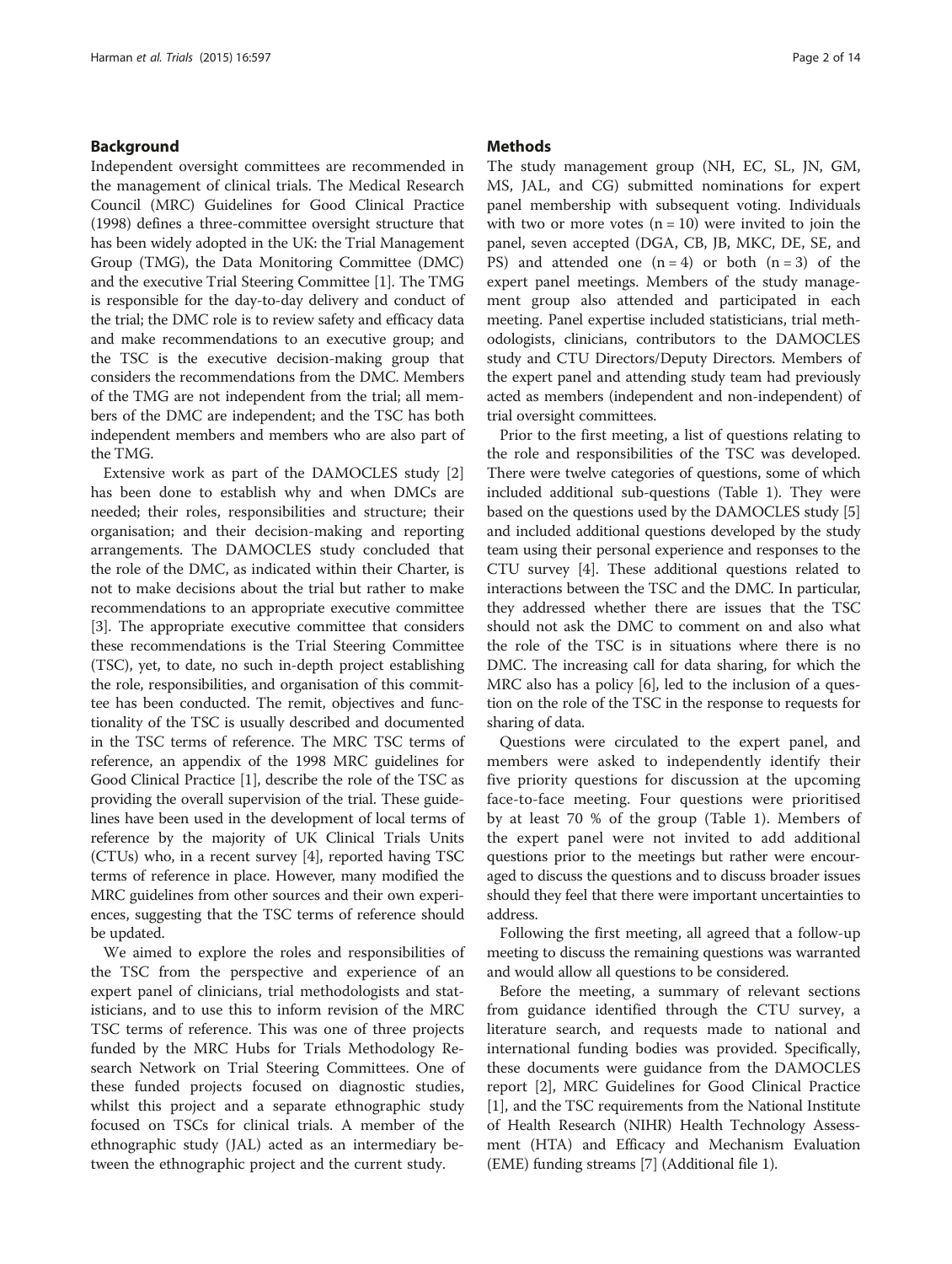<span id="page-2-0"></span>Table 1 Key questions about the role of the Trial Steering Committee (TSC). Topics prioritised for discussion at the meeting are marked with an asterisk

1)\* What is the role/remit of the TSC?

2) The membership of the TSC:

- a. What should the membership of the TSC be with respect to size, members, and the choice of the Chair?
- b. Do TSCs always need independent members and, if so, how many?
- c. What is the definition of independence?
- d. Should Funders be able to reject TSC members?
- e. What, if any, are the implications of the same statistician being involved in production of DMC report (knowledge of unblinded comparative data) and being on the TSC?

3) What sort of experience and training should TSC members have?

4) What is the role of the TSC prior to trial recruitment?

5)\* What material should be available to a TSC (meeting report contents)?

- a. Should a TSC see any data split by treatment groups?
- b. Should external evidence be incorporated and how?
- c. How does the material differ for TSCs that cover multiple trials?

6) What are the questions that the TSC should not ask the DMC to make recommendations on, for example, change to primary outcome or target sample size (other than pre-planned internal pilot)?

7) If there is no DMC, what is impact on the role/remit of the TSC?

8) How should decisions be reached within the TSC?

9)\* How should ethical issues be handled in TSCs? For example, what if higher rates of adverse events were observed in one site or with one surgeon or an occurrence of a potential serious breach has occurred, for example, in dosing?

- 10)\* What should be done in difficult/complex situations?
	- a. What should be done when there is a recommendation from the DMC to stop the trial, who should be unblended, and what are the implications if the trial then does not stop?
	- b. What should be done when decisions are made on site closures guided by performance?
	- c. What should be done when Funders stop/withdraw funding?
	- d. What should be done when an external body wants access to the data while the trial is on-going, for reasons such as design of a new trial or interest from industry?

11) What should the TSC's role be concerning publications? Please consider publications prior to the main trial report and subsequent articles.

12) What should the TSC's role be concerning requests for data sharing? Please consider requests prior to and following the main publications.

Each meeting was recorded and transcribed in full. Following the meeting, NH and CG reviewed the transcripts and categorised the discussions based on the questions in Table 1; separate categories were generated where other relevant topics were discussed. Discussions were then summarised and fed back to the expert panel for comment and agreement. Fully anonymised direct quotes are presented.

#### Results

All twelve categories of questions were discussed by the expert group. Summary results for each question are described.

#### What is the role/remit of the TSC? (Question 1)

The role of the TSC includes making decisions, endorsing TMG actions, and providing advice. The TSC may make recommendations to the Funder and/or Sponsor of a trial as well as to the trial team.

' …they may make decisions, they may make endorsements and they may provide advice, so there are three different things that they would consider doing and they consider the interests in making those conclusions, the interests of the trial, the Funder and the Sponsor, so that they're looking at it as a complete package rather than being responsible to any one of those three things'.

All acknowledged that there were different TSC models in place both in the UK and internationally and that one size does not necessarily fit all clinical trials. JAL presented the preliminary results of an ethnographic study [\[8\]](#page-12-0) in which the role of the independent TSC members had been described as a 'critical friend'. The expert panel agreed with this idea, identifying independent TSC members as experienced, knowledgeable individuals who ask the bigger questions that the investigators being so close to the trial may not think through. The role was described as not only to ask these bigger questions but also to provide advice and support to facilitate troubleshooting.

The hierarchy of the oversight committees was discussed. There was agreement that the TSC, being responsible for decision-making, is the highest level oversight committee. In contrast to existing guidance, which described the TSC as supervisory, members of the expert panel agreed that the term 'oversight' was more appropriate.

There was much debate on the role of the TSC, its responsibilities, and who the committee 'worked' for.

'…there is that balance of who are they working for, to protect, and to what aim? … one is to … make sure,…, that the Funder isn't wasting its money; the other one is the Sponsor to make sure that legally the trial is being conducted to a good standard, but, ultimately, it's to make sure that the trial can deliver high quality, to answer the question, … to make sure that it's got some validity'.

Members of the expert group felt that the TSC did not work for one particular stakeholder of the trial but rather that they considered the interests of the trial holistically from the perspective of past, future, and current trial participants and patients; trialists; the Funder; and the Sponsor. This was in contrast with the major public Funders [\[7](#page-12-0)], who felt that the independent TSC members worked on their behalf, and as such, the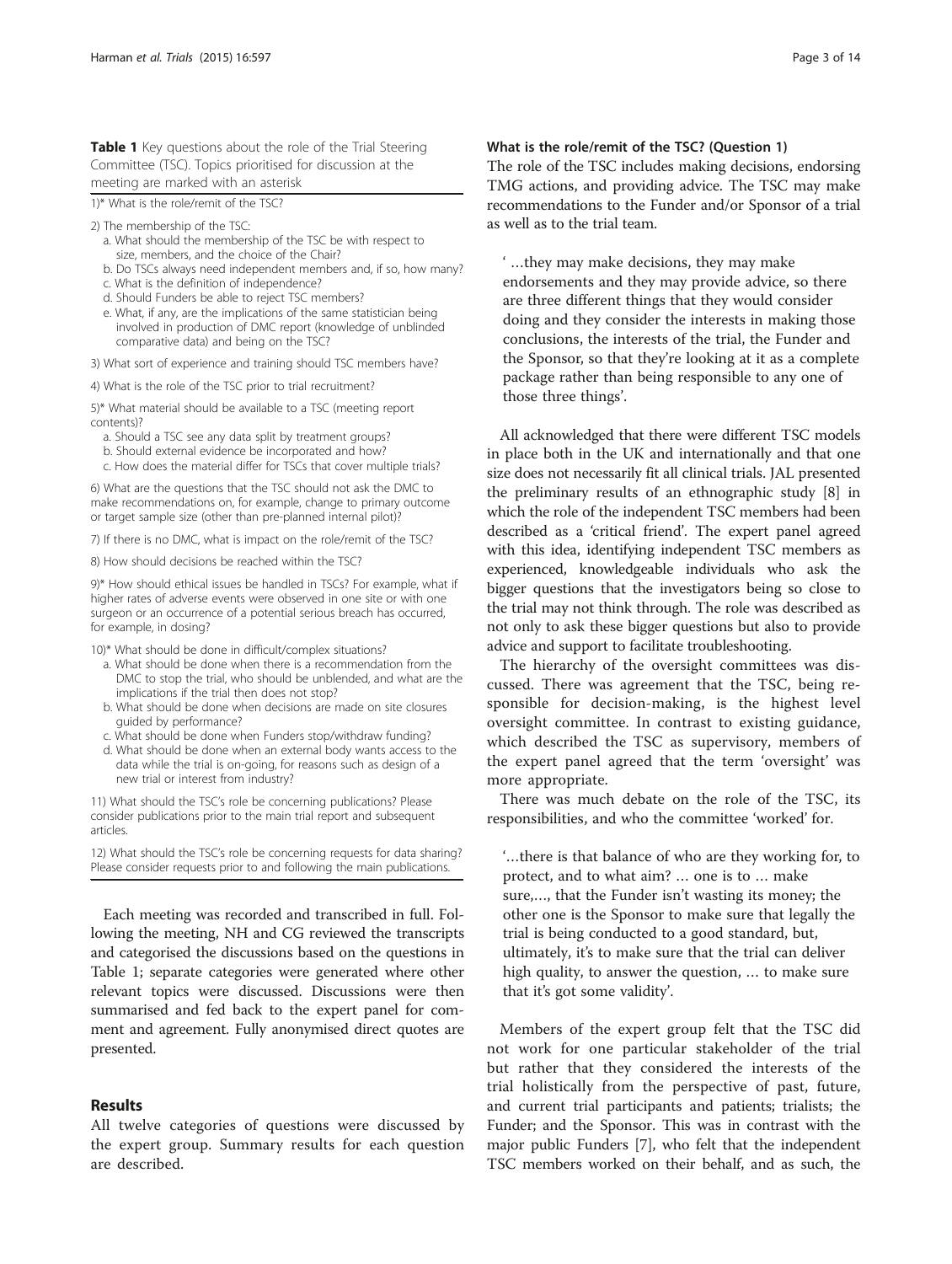Funder should have the power to appoint and dismiss members. In cases where public Funders consider the TSC to work on their behalf, the expert panel recommended that this responsibility be clearly specified in the terms of reference and invitations issued to independent members to join the TSC.

'…in any terms of references there will have to be an explicit statement in there if it's an HTA [Health Technology Assessment] trial that actually the TSC is working on behalf of the Funder if that's the case… TSC members will have to sign up to that constraint…'

The panel felt that in commercial studies, it would make uncomfortable reading if the terms of reference stated that the TSC worked for the commercial funder. It is reasonable for the Funder's interests to be represented, but the means of achieving this needs consideration. Perhaps, so as not to sway the balance of interests represented, not all independent TSC members should work for the Funder. However, this approach assumes that that the Funder's interests are different from those of other stakeholders. This issue needs clarification and for Funders to explicitly state their 'interests'. For example, for a public funding body, interests may, in fact, be more than solely financial and be heavily weighted towards participant rights and well-being, scientific integrity, and contribution to the evidence base.

### The membership of the TSC: What should the membership of the TSC be with respect to size, members, and the choice of Chair? (Question 2a)

The MRC guidance recommends a minimum TSC membership of an independent Chair and at least two other independent members, one or two (non-independent) principal investigators (meaning the Chief Investigator) and, where possible, a PPI contributor. The HTA guidance is more detailed, expecting the TSC to comprise an independent Chair, one or more independent clinicians, one or more independent statisticians/epidemiologists/ diagnosticians and at least one PPI contributor, with independent members being a 75 % majority [\[7](#page-12-0)] (Additional file [1](#page-12-0)).

The expert panel agreed that the membership should include an independent Chair and at least two other independent members. Whilst including an independent statistician is recommended, the panel noted that there is a current paucity of suitably experienced statisticians in the UK. However, the panel agreed that this should not be used as an argument against recommending best practice.

Discussions suggested that a trial methodologist may be a suitable alternative to a statistician, provided that

the role is clearly specified. Where issues arise during a trial that require alternative expertise, additional TSC members should be co-opted to provide advice and opinion in their field.

'Also there's no reason why a [trial] steering committee has to just be one group who will deal with all eventualities. There's no reason why you couldn't come to a situation and say, we're uncomfortable with this, we need an expert on what happens when you have X happening, let's co-opt someone in'.

However, co-opting may have implications on the length of time to make a decision on DMC recommendations. This is particularly important in the example given by a statistician when the DMC is recommending stopping the trial.

'… quite often you don't particularly need statistical skills, although it's very valuable, but where you absolutely need statistical skills is if … any complex things come up, like a decision comes up from [the] DMC saying, I think we need to close the trial. So for me statistical expertise is essential on the TSC'.

' …you've got a trial that's running and the DMC have made a recommendation to stop on the grounds of safety, then you've got a TSC considering that recommendation who, say for example, doesn't have a statistician involved, so they've [the TSC] got to go and find that expert and then we've got to get them informed about the trial, bring them up to speed…,it's the impact that that might have on how long the trial continues for after the DMC has made its recommendation'.

The choice of Chair is important. Whilst they should have TSC experience, they do not necessarily need to be a clinician. As with DMCs, the Chair is sometimes chosen by the Sponsor or the investigators running the trial, and sometimes by the TSC themselves. In either case, the process of choosing the Chair should be clear and detailed in the invitation to join the TSC.

'…the TSC Chair should have the experience and knowledge to be able to delve into those things performance of the trial, all the statistics that enable you to see whether the trial is succeeding, compliance or adherence, … and direct the committee on what is needed if there are problems with those data'.

'[in relation to the TSC Chair] It's about the skills of the person rather than this, that or the other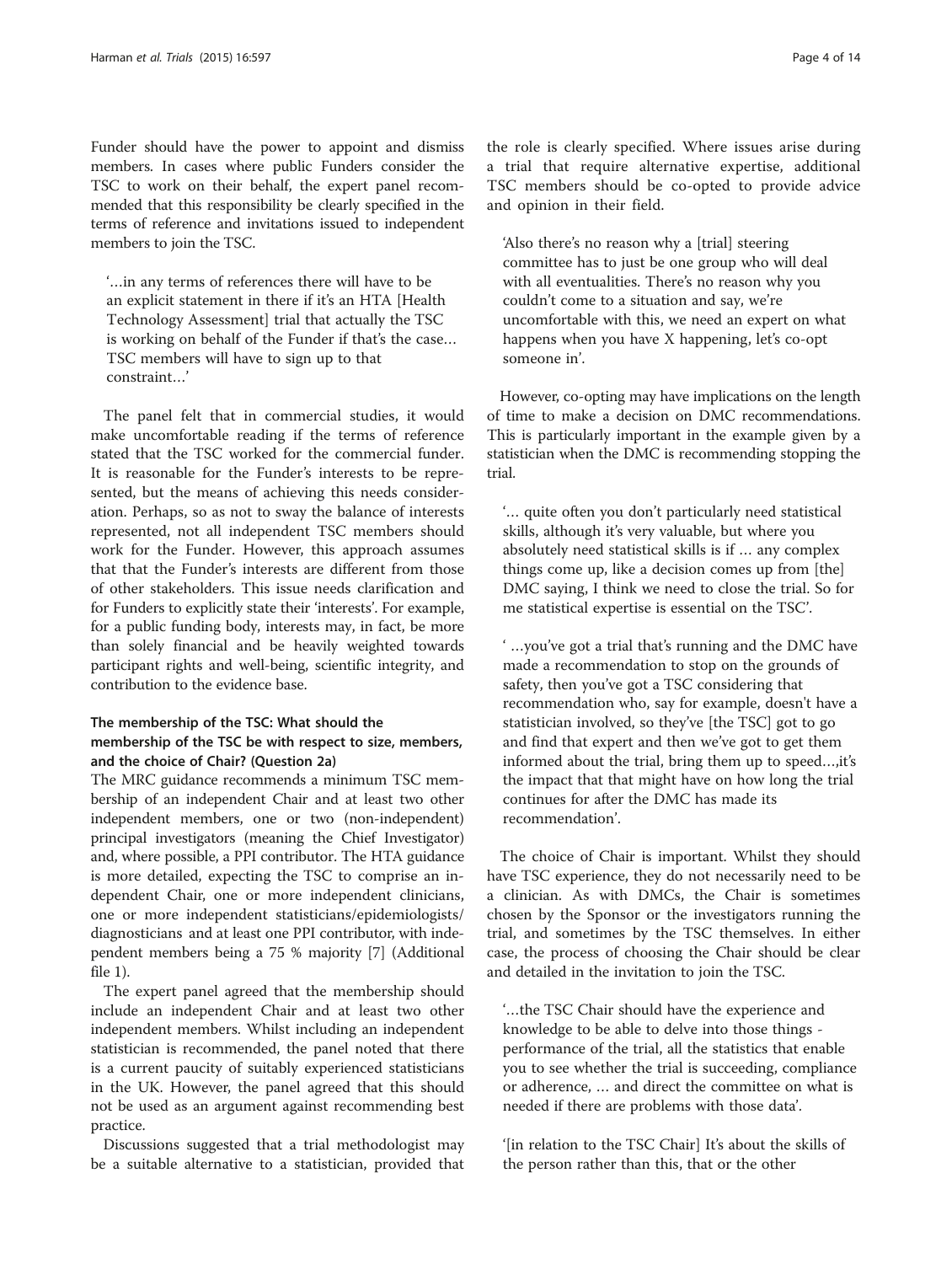discipline…so that we can move away from that kind of expectation that it should be a clinical, and we can say openly it could either be clinical or non-clinical'.

#### Do TSCs always need independent members and if so how many? (Question 2b)

Guidance on the membership of the TSC focuses on the independent membership, yet TSCs also include nonindependent members, who are generally members of the TMG. However, the balance of membership should favour independent members to ensure that when consensus cannot be achieved, and voting is required, decisions reached are not unduly influenced by the trial team's investment in the trial.

Additional trial team members and Sponsor or Funder representatives may attend the TSC to provide information only, but they are not considered members of the TSC; therefore, when a vote is required to reach a decision, these members should not be included in voting (see also question 8: How should decisions be reached within the TSC?).

No difference should exist between the aims of the non-independent and independent TSC members. Their relationship should be viewed as collaborative, with each member having respect for what the others contribute. Independent members offer experience, expertise, and a fresh look at the trial. On the other hand, nonindependent members have an important role in the provision of in-depth knowledge of the day-to-day running of the trial. Nevertheless, the TSC should only be considered quorate for decision-making when the number of independent members outweighs the number of voting non-independent members. This approach offers more flexibility than the current HTA guidelines, which require the TSC to have a 75 % majority of independent members and a 67 % attendance of all appointed members to be quorate for decision-making. However, these recommendations do not take into account the specialities that should be represented or the appropriate composition and number of members present for decision-making.

'If a trial is going to be steered, then the people who are the helm should have a say in how it's steered … because they [the trial management group] have the most investment in the trial and they may be more knowledgeable than people on the [trial] steering committee about that trial, and I think they do have a stake in it and I feel it's wrong to exclude them from the decision-making process'.

What is the definition of independence? (Question 2c) Independence was described by the expert panel as 'not perceived to be influenced by the trial investigators, the

Funder or the Sponsor'. To ensure that independence is maintained, the TSC independent members should not be from the same institution as the Sponsor, co-Sponsor, co-applicant, or the clinical trials unit involved in the management of the trial. When there is potential for a perception of influence, the members should clarify that it does not prohibit them from making impartial decisions. The expert panel recommended that independent members ask themselves the question 'how will this work if things go wrong?'

Some UK Funders will not accept an independent TSC member if they are from the same institution as one of the investigators or recruiting sites. This criterion is potentially too restrictive, and expert panel members reported incidences where this definition was difficult to enforce and agreed that this should be a desirable criterion rather than mandatory. Instead, they proposed that those responsible for appointing TSC members, often the Funders, should be reassured of the absence of any working relationship that would influence the decisionmaking of the independent TSC member.

'I've seen somewhere there's a recognition that somebody is from the same institution. It's declared as an interest but it's not seen as a problem so long as it's upfront that that's an issue. Especially if it's a clinical/non-clinical definition of difference'.

'I would prefer an experienced statistician from the same institution to an inexperienced statistician seen as more independent'.

#### Should funders be able to reject TSC members? (Question 2d)

A consideration of both the appropriateness and independence of proposed independent members is required and for UK publically funded trials, this role is often taken on by the Funder and may be a condition of funding. Concerns were expressed that if a Funder has the right to both appoint and dismiss members, then the independence of the members from the Funder is compromised.

'If you are appointed by the Funder and they have the right to unappoint you, then you are not really independent of them…'

The expert panel recommended that the Sponsor, given their overall responsibility for the trial [\[9, 10\]](#page-12-0), should also be ultimately responsible for appointing and dismissing TSC members, an approach taken for DMC members within the ICH GCP [[11\]](#page-12-0). However, it is important for all stakeholders to be confident in the expertise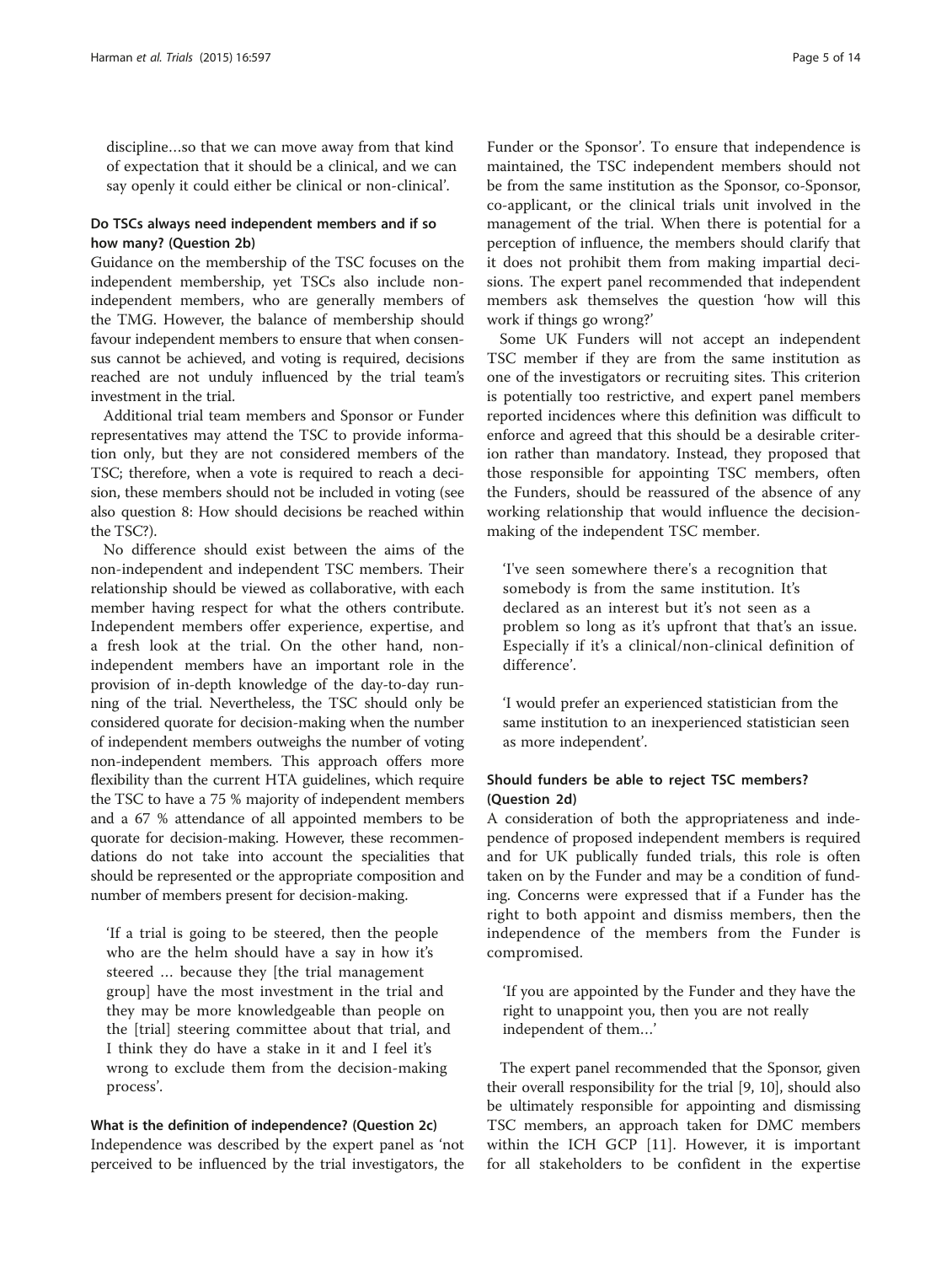and independence of the proposed members. The expert panel recommended reaching agreement between stakeholders with provision of clear reasons should a stakeholder wish to reject or dismiss members.

If concerns are raised about the conduct or participation of an independent member, then these concerns should be discussed in the Trial Management Group. The Chief Investigator, as Chair of the TMG, should then lead on discussions with the TSC member to give the opportunity to acknowledge difficulties and act accordingly. If the concerns are maintained, then the decision to dismiss ultimately lies with the Sponsor.

# What, if any, are the implications of the same statistician being involved in production of the DMC report (with knowledge of unblinded comparative data) and being a member of the TSC? (Question 2e)

In an ideal scenario, where statistical resources are not limited, the panel agreed that the statisticians involved in the preparation of a DMC report that contains unblinded or comparative data should not be a voting member of the TSC. The key issue discussed was whether the statistician felt that their knowledge of the data in the DMC report would compromise their contributions and decisionmaking. Many of the expert panel felt that this would not be the case, provided that the statistician was experienced and confident to refuse to answer questions that could lead to inferences about effectiveness or safety between treatment arms. The panel noted that the knowledge of the unblinded statistician reflected a specific data cut and, therefore, a point in time that may no longer reflect the current situation in the trial.

'…the statistician…has access to unblinded data but the result of that unblinded data will probably be different tomorrow than it is yesterday, so they only ever hold probably out of date information. So actually that's why most statisticians can go through a whole trial because they're never dealing with a set piece of information, it's only as good as the last analysis'.

The discussion did not result in a firm answer but rather that the pros and cons of each circumstance should be considered; however, the panel agreed that the statistician producing the DMC report could attend the TSC meetings as an observer.

'…it seems that there are considerations for that [statistician involved in the DMC report attending the TSC meeting] but I don't think that it should be frowned upon or a case made for it, you should just consider what the pros and cons are for the practice of the trial'.

# What sort of experience, training, or preparation should TSC members have? (Question 3)

A TSC should represent a mix of skills and include both statistical/methodological and clinical inputs. All members of the TSC should have a commitment to the trial and skills that will help them act within their role as a TSC member, including being actively involved in trials themselves. Training to ensure the future capacity of experienced members is essential. Prior to acting as an independent member, the member should exhibit previous trials experience and acting as a non-independent member or an as observer for part of a wider trial team should be required.

'…..but always try and have a junior person come and shadow or just observe, because I can remember when I first went to one of those [a TSC meeting], I hadn't a clue what I was supposed to do, and I actually don't think anyone else had much of a clue what they were meant to do either, but we have moved on a long way. But it is vital, yes there are too few people with a lot of experience, we need to… continually build up capacity'.

Members acting in an independent capacity for the first time may benefit from an independent mentor who would not attend the TSC meetings but would be bound by confidentiality and be willing to discuss issues with the appointed member.

Further discussion took place specifically about the experience of the independent TSC Chairperson. The expert panel considered the experience of the Chair to be particularly important and that the Chair, as in the DAMOCLES recommendations for DMCs, should have previous experience of TSC meetings and be able to facilitate meetings and enable effective interaction within the group.

'…you need a range of skills, you need a strong Chairman who is experienced …, and who has a good relationship with the trial investigators and is able to speak to them, often about [difficult] issues…'

### What is the role of the TSC prior to trial recruitment? (Question 4)

The TSC is usually established after notification of a funding award, with the first meeting of the TSC taking place between gaining ethical approval and the start of recruitment. Like the DMC, the main role of a TSC prior to trial recruitment is to agree on the way in which they will operate and to review the trial protocol. Scheduling a joint first meeting of the TSC and DMC can be helpful. As indicated in DAMOCLES, due to the timing of this meeting, this first meeting usually involves protocol acceptance rather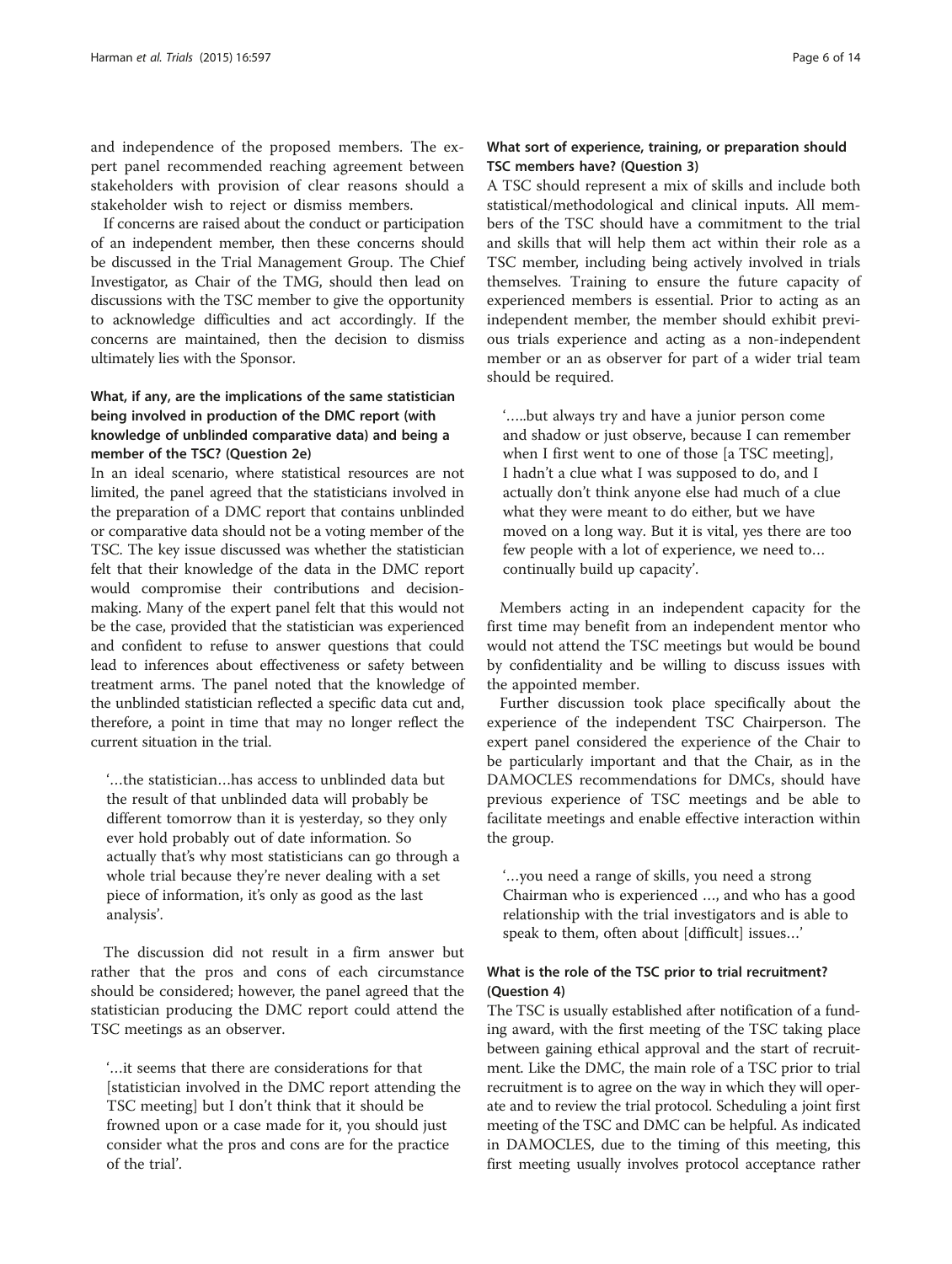than proposing protocol changes. The expert panel considered the following statement from DAMOCLES to apply equally to TSCs: 'All potential DMC members should have sight of the protocol/outline before agreeing to join the committee. Before recruitment begins, the trial will have undergone review by the Funder/Sponsor (for example, peer review for public sector trials) and scrutiny by other trial committees and a research ethics committee. Therefore, if a potential DMC member has major reservations about the trial (for example, the protocol or the logistics), he/she should report these to the trial office and may decide not to accept the invitation to join'.

'…there's been peer review, there's been Funders' changes. … And I think we shouldn't, as a TSC, then undo that, because in a sense you are going back to the Funder and saying, well, should you have funded this?'

Attention should be given to the timing of the next TSC meeting following protocol acceptance; ideally, this meeting will be planned based on time elapsed rather than on patient numbers recruited. This approach to the timing of the meeting ensures that issues with trial opening, site opening, or recruitment can be addressed. The TSC should also consider themselves to be on standby throughout the trial should important issues arise, particularly if there is a planned DMC meeting.

'I guess maybe you base it on time rather than on those first few patients coming in, because there may be something going on that means that recruitment is very slow, and that you want the TSC to be involved with'.

All agreed that review and approval of the trial protocol was essential and that the terms of reference should include a statement to acknowledge that members have read and agreed on trial conduct in accordance with a specified version of the trial protocol. Formal sign off of the protocol by the TSC, on the other hand, is not required.

# What material should be available to a TSC (meeting report contents)? Should a TSC see any data split by treatment groups? (Question 5a)

The expert panel debated the roles of the TSC and the DMC because the potential existed for the line between these different roles to be blurred with resulting duplication of effort. Specific reference was given to the checks of randomisation and review of baseline data split by treatment group; in this instance, the panel agreed that whilst the TSC would need to be assured that such checks had taken place, the actual completion of the checks was normally the responsibility of the DMC.

'But you normally have… [DMC] dummy reports… within which there's one section which is based on randomisation and the checks or issues with randomisation, so you know that the DMC have been supplied with the information …. So, for me, I think it sits with the DMC, and the DMC can then make a recommendation to the TSC who doesn't need to see that split by treatment group'.

All accepted that the TSC should not view postbaseline data split by treatment group, but an exception could be made for baseline data, provided that the justification was clear and that this was agreed on in advance by both the DMC and the TSC.

The panel also recommended that the TSC members are given the opportunity to comment on the proposed content of the routine DMC reports, prepared at agreedupon stages of the trial by the trial statistician and provided to the DMC, so that the TSC members can be assured that the DMC is provided with all necessary information to check areas of concern. Yet, changes required by the DMC in response to viewing reports should not be fed back to the TSC in case this alerts the TSC to areas of concern that should remain confidential to the DMC.

During the trial, the TSC should be provided with a report that is based on the information included in the open section of the DMC report. Care should be taken to avoid unblinding of any party (TSC or TMG) by inclusion of data based on the timing of visits or safety profiles.

The first meeting of the TSC should agree on the content of TSC reports. The panel reviewed the example templates for TSC agendas and reports included in the MRC guidelines for Good Clinical Practice [[1](#page-12-0)]. The content was agreed on with some minor additions, and a suggested template is provided in Table [2](#page-7-0). A summary of core documents that the TSC should have opportunity to comment on, together with reference documents that should be made available to the TSC, are given in Table [3.](#page-8-0)

# What material should be available to a TSC (meeting report contents)? Should external evidence be incorporated and how? (Question 5b) How does this material differ for TSCs that cover multiple trials? (Question 5c)

Question 5b and 5c were not discussed in detail by the expert panel. With respect to external evidence, the panel agreed that it is the responsibility of the Chief Investigator (CI) and the trial team to provide information on new external evidence. There were limited examples of TSCs that cover multiple trials, and therefore, a case-by-case approach to the materials available should be taken in these circumstances, while using the suggested report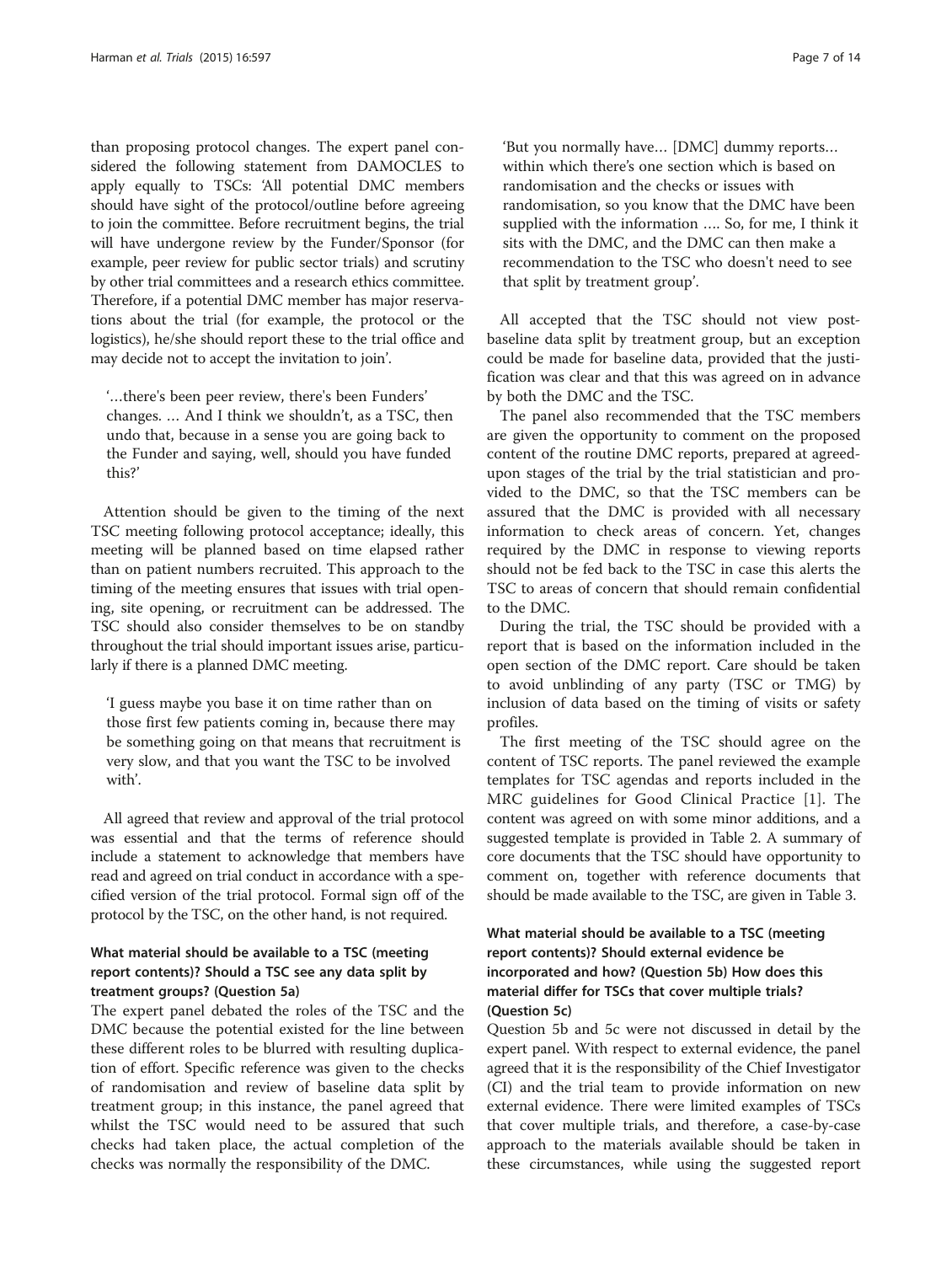<span id="page-7-0"></span>Table 2 Suggested template for Trial Steering Committee (TSC) meeting agendas and reports

- 1. Title of trial
- 2. Funding source(s) and Grant No.
- 3. Sample size sought
- 4. Protocol amendments and sub-studies
- 5. Summary of the data monitoring committee (DMC) recommendations
- 6. Date recruitment started
- 7. Proposed date for recruitment end
- 8. Actual recruitment rate versus target rate (by month/quarter)
- 9. Acceptance rate as a proportion of the following:

i) those invited to participate, and

ii) if known, all eligible participants

- 10. Percentage of participants proceeding through each trial stage to allow monitoring of the recruitment and retention, including missing outcome data. Not split by treatment/intervention arms.
- 11. Quarterly/monthly forecasts of recruitment for the planned remainder of the trial
- 12. Losses to follow-up as follows:

i) as a proportion of those entered, and

ii) per month/quarter

- 13. Data management metrics: rate of returns, volume of queries, time to return, enhanced metrics via electronic data capture
- 14. Number for whom follow-up has been completed successfully (or still being successfully followed-up)
- 15. Overall withdrawal rate and level of withdrawal summarising those patients who have withdrawn from treatment but are still in follow-up and those who withdraw with no future contact.
- 16. Summary of adherence to treatment/intervention. Not split by treatment/intervention arms.
- 17. Summary of adverse events including type, for example, adverse events, serious adverse events and suspected unexpected serious adverse reactions
- 18. Completeness of data collected
- 19. Any available results (pooled)
- 20. Summary of protocol deviations overall and by site
- 21. Any organisational problems or other trial issues
- 22. Issues specific to individual trials (to be specified by the Steering Committee)

content and documentation (Tables 2 and [3](#page-8-0)) as a starting point for discussions.

# What are the questions that the TSC should not ask the DMC to make recommendations on, for example, change to primary outcome or target sample size (other than pre-planned internal pilot)? (Question 6)

Discussion on question 6 was limited, and the expert panel noted that it was difficult to identify examples. The panel agreed that blinding of the TSC must be maintained, and that the TSC should not request the DMC to provide opinion on matters that could be influenced by their knowledge of comparative analyses. Examples of such matters include changes to primary outcome [[12, 13](#page-12-0)], amendments to statistical analysis plans, and planned sample size.

#### If there is no DMC, what is the impact on the role/remit of the TSC? (Question 7)

DAMOCLES describes circumstances where a DMC might not be required and states that this decision is made by the TSC, although input may also be needed from the Funder and Sponsor. The expert group noted that where there is no DMC, the TSC members should consider the justification and agree whether this is appropriate. Members of the TSC should only agree to membership if they are comfortable with the oversight structure in place for the trial.

Furthermore, the TSC should remain blinded in instances where there is no DMC, with only pooled data being reviewed. Where circumstances arise that cause the TSC concern, they should convene an emergency DMC. This emergency DMC should include independent members, who will review the un-blinded data and make a recommendation to the TSC, however the timeframe will need to be considered.

### How should decisions be reached within the TSC? (Question 8)

Wherever possible, the TSC should aim to reach consensus with all members (non-independent and independent) on the preferred plan of action for addressing an issue.

Voting may be necessary when consensus cannot be reached, but the voting rights of members should be made clear, and as already described, the number of independent members voting should outweigh the number of nonindependent members. See question 2b.

# How should ethical issues be handled in TSCs? For example, what if higher rates of adverse events were observed in one site or with one surgeon or an occurrence of a potential serious breach, for example, dosing? (Question 9)

The TSC can have a role in contextualising complex ethical issues and identifying an appropriate course of action. The TSC also has a role in identifying early issues that might represent ethical concerns, such as deviation from the trial protocol, unexpected events that compromise patient safety, rights or wellbeing, and the potential impact of new external information. The panel recommends that when such issues are identified, they should be fed back to the trial team and a course of action agreed on in a case-by-case basis. For example, there may be some instances where further discussion takes place with the TSC, and a course of action is agreed on; alternatively, issues may need to be discussed with the trial Sponsor. If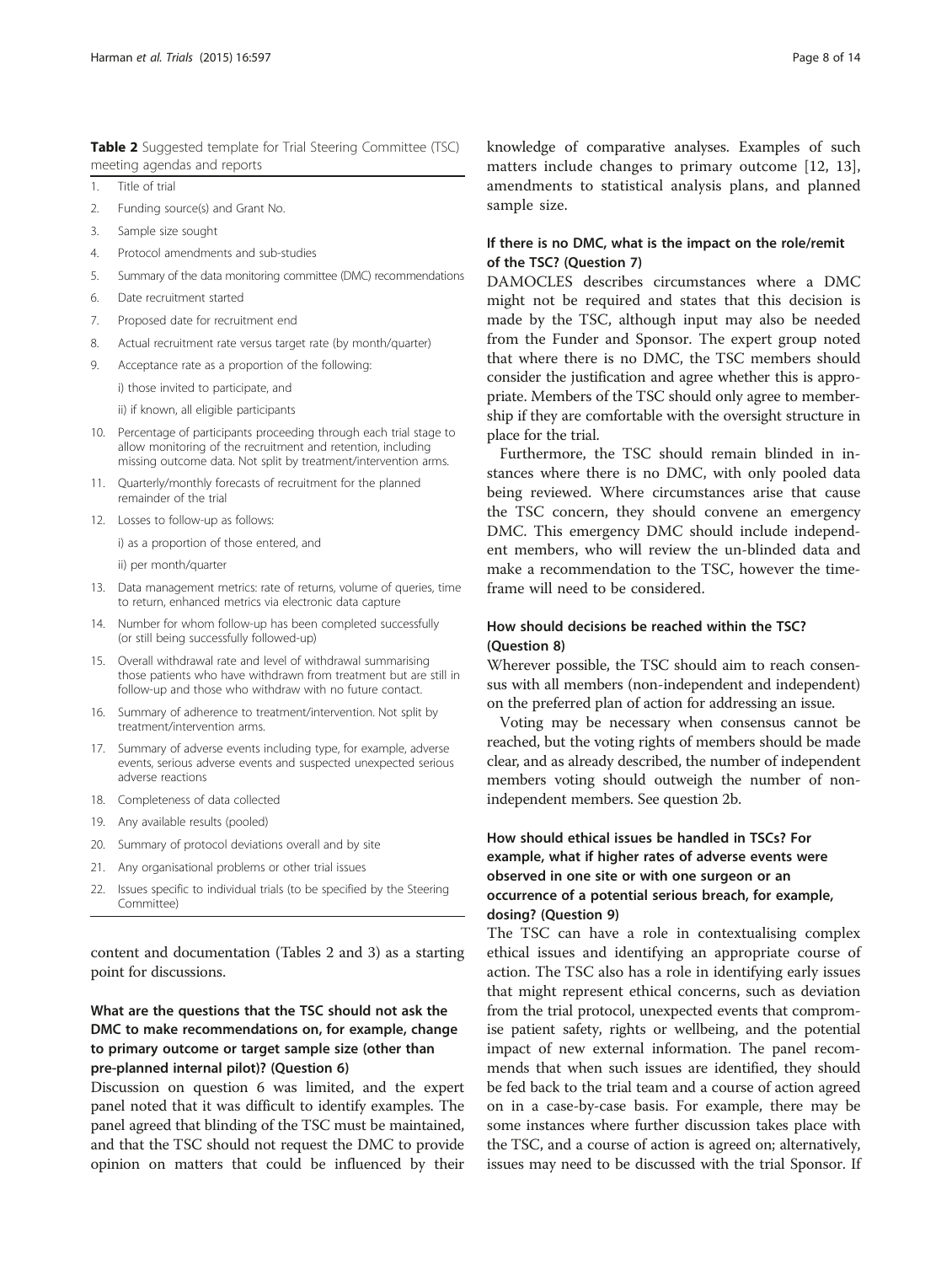| Document                                                                                                                                                                   | Documents<br>that require | be made to be available available<br>TSC approval to the TSC but do not<br>require approval | Documents that should Timing of when document should be approved/made                                                                                                                                                                     |
|----------------------------------------------------------------------------------------------------------------------------------------------------------------------------|---------------------------|---------------------------------------------------------------------------------------------|-------------------------------------------------------------------------------------------------------------------------------------------------------------------------------------------------------------------------------------------|
| <b>Trial Protocol</b>                                                                                                                                                      | ✓                         |                                                                                             | Prior to trial opening and then available at all future<br>trial meetings. Must be agreed on by TSC independent<br>member as condition of TSC membership, but formal<br>sign off of the protocol is not required.                         |
| Statistical Analysis Plan (if an independent statistician $\sqrt$<br>is a member of the TSC then consider an independent<br>blind review of the statistical analysis plan) |                           |                                                                                             | Approved prior to implementation and then made<br>available on request at future meetings.                                                                                                                                                |
| Sub-study proposals/protocols                                                                                                                                              | ✓                         |                                                                                             | To be approved prior to submission for regulatory and<br>REC approval if possible.                                                                                                                                                        |
| TSC terms of reference                                                                                                                                                     |                           |                                                                                             | Prior to or at the first TSC meeting.                                                                                                                                                                                                     |
| Protocol amendments -major/substantial<br>amendment                                                                                                                        | ✓                         |                                                                                             | Prior to submission of the amendment to the<br>Research Ethics Committee.                                                                                                                                                                 |
| Protocol amendments -minor/non-substantial<br>amendment                                                                                                                    |                           | ✓                                                                                           | Throughout the trial, as they arise or as part of the<br>next scheduled meeting.                                                                                                                                                          |
| Trial publicity/promotion plan                                                                                                                                             |                           | ✓                                                                                           | As a minimum, at the next TSC meeting following<br>document approval by the TMG.                                                                                                                                                          |
| Data sharing agreement if in place                                                                                                                                         |                           |                                                                                             | As a minimum, at the next TSC meeting following<br>document approval by the TMG.                                                                                                                                                          |
| Monitoring plan – to include information of the<br>monitoring of data quality                                                                                              |                           |                                                                                             | As a minimum, at the next TSC meeting following<br>document approval by the TMG.                                                                                                                                                          |
| DMC report plan                                                                                                                                                            |                           | ✓                                                                                           | As a minimum, at the next TSC meeting following<br>document approval by the TMG.                                                                                                                                                          |
| Open DMC report                                                                                                                                                            |                           | ✓                                                                                           | As a minimum, at the next TSC meeting following the<br>DMC at which the report was presented or as agreed<br>with the TSC if meeting frequency means that there<br>will be as substantial delay in the TSC receiving this<br>information. |
| Risk Assessment                                                                                                                                                            |                           | ✓                                                                                           | As a minimum, at the next TSC meeting following<br>document approval by the TMG.                                                                                                                                                          |
| Publication policy                                                                                                                                                         |                           |                                                                                             | As a minimum, at the next TSC meeting following<br>document approval by the TMG.                                                                                                                                                          |
| Main trial publications                                                                                                                                                    |                           |                                                                                             | Prior to submission                                                                                                                                                                                                                       |
| Participant information sheet and consent form<br>(important for TSC to review consent form and<br>what participants are providing consent for)                            |                           |                                                                                             | As a minimum, at the next TSC meeting following<br>document approval by the TMG.                                                                                                                                                          |
| CRFs/questionnaires/data collection tools                                                                                                                                  |                           |                                                                                             | As a minimum, at the next TSC meeting following<br>document approval by the TMG.                                                                                                                                                          |
| DMC charter                                                                                                                                                                |                           | ✓                                                                                           | As a minimum, at the next TSC meeting following<br>document approval by the DMC.                                                                                                                                                          |

<span id="page-8-0"></span>Table 3 Summary of documentation that should be made available to the Trial Steering Committee (TSC) for approval or information

considered necessary by the TSC or the trial Sponsor, then issues may also be discussed further with the Ethics Committee that provided approval for the trial. An example was given where a trial participant had received an incorrect dose of the trial treatment, which constituted a breach of protocol. Ethical concerns were raised about whether or not to inform the patient. In this instance, the TSC were able to identify (taking into account the views of the PPI contributor) that the dose received by the participant was not above a standard daily dose, and that the potential worry that the patient might

undergo, if informed, far outweighed any potential harms. As a result, agreement was reached by the TSC and the trial team that the patient did not need to be informed.

# What should be done when there is a recommendation from the DMC to stop the trial, who should be unblended, and what are the implications if the trial then does not stop? (Question 10a)

Here the expert panel reflected that in a situation when the DMC recommends stopping the trial for efficacy or safety, the TSC should ask the DMC whether their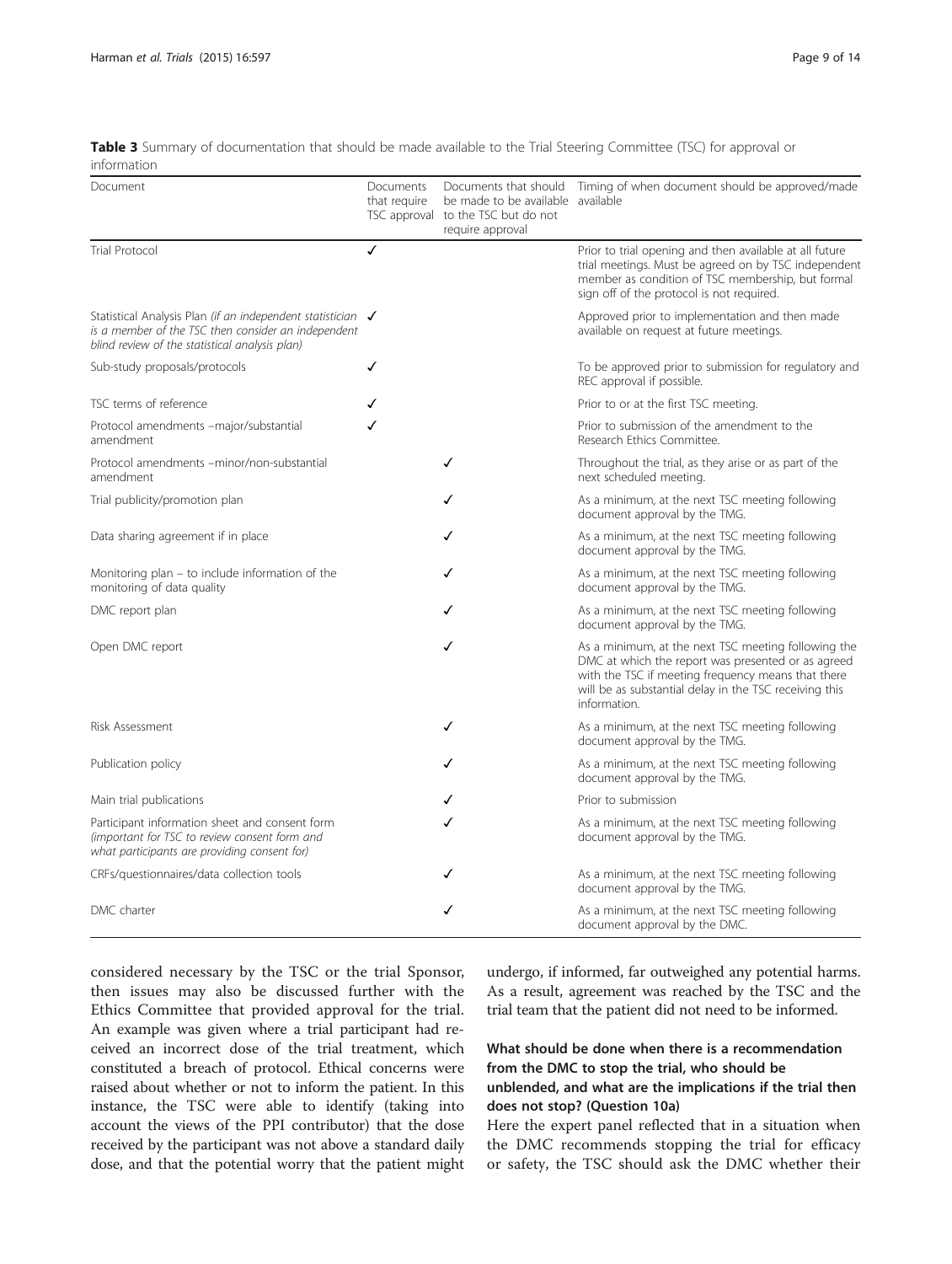decision was unanimous and request that the independent TSC members be unblinded. Should the trial continue, the unblinded TSC members do not need to be replaced, but details of who has been unblinded should be included in the meeting minutes.

'And do you think that that should happen? Because if people had a situation where the DMC said stop, and the independent members of the [Trial] Steering Committee said, 'No, no, no, because you haven't thought about the late benefit, look at this, let's keep it going', they're all unblinded now, what do you do? Do you replace them even though they're wise…?'

'No, let them carry on.'

'No, I think you just live with it.'

As noted previously, the TSC should be on standby at the time of a DMC meeting, so that if an issue arises, a meeting can be scheduled at short notice. The DMC Chair should communicate any urgent recommendations to either the Chief Investigator or TSC Chair who should then convene an urgent meeting to discuss the recommendations.

The DAMOCLES study [[2\]](#page-12-0) identified the need for planning how disagreements between the DMC and TSC should be managed, and this was also considered by the expert panel. All agreed that the process should include an escalation clause to describe how a difference of opinion on, for example, changes to the protocol or trial continuation should be managed. Options could include referral to the Sponsor, Funder or co-opted experts. The process should be clarified and agreed on by all members within the terms of reference.

# What should be done when decisions are made on site closures guided by performance? (Question 10b)

The TSC has a role in reviewing difficulties that arise in the course of the trial and providing feedback and guidance to the trial team on what corrective/preventative actions are necessary and how to implement them.

'…the TSC, if they are made aware of problem sites, have a duty to do something about it'.

The TSC should consider patient safety and data integrity and be mindful of the relationships between the trial site and investigators when making recommendations of how to progress.

'Yes. I mean it's certainly not a key consideration but some trials are obviously run in very small

communities and it can be really embarrassing for a Chief Investigator to close a centre'.

In such situations, the TSC can support the CI by relaying to the centre that the decision was that of the TSC.

#### What should be done when Funders stop/withdraw funding? (Question 10c)

Although the Funder may withdraw funding from a trial, this does not necessarily mean that the trial should stop, as the decision to stop the trial ultimately lies with the Sponsor. In the event that funding is withdrawn, the TSC should consider whether they agree with trial closure, and if not, may offer advice and guidance to the trial team on continuation and alternative sources of funding.

# What should be done when an external body wants access to the data while the trial is on-going, for reasons such as the design of a new trial or interest from industry? (Question 10d)

The expert panel noted that the response to this question would depend on the specific request and the stage of the trial. As a result, specific guidance could not be generated, but instead, the panel suggested a general process whereby requests from Funders or external bodies for information should be sent to the Chair of the TSC. The TSC should then discuss the request and determine its appropriateness for the DMC.

'Well surely it's for the TSC to decide just… to consider requests for data and then to make judgements based on rational arguments,…it would be for each TSC to have a discussion about whether to provide data. And if the trial's ongoing, …I think the assumption would be that you wouldn't provide data, quite frankly, unless it's really important…'

# What should the TSCs role be concerning publications? Please consider publications prior to the main trial report and subsequent articles. (Question 11)

Again, in line with DAMOCLES, [[5\]](#page-12-0) all agreed that being a named author on a trial publication does contravene the independence of the independent TSC members. However, the TSC should have the opportunity to comment on trial publications, and certainly, at a minimum, on the main trial report. The TSC membership, name and affiliation, should be included in the acknowledgements section of publications with the permission of the members.

The DAMOCLES study [\[5](#page-12-0)] also noted that some had suggested that the DMC should be responsible for ensuring that reporting occurs. The importance of ensuring timely reporting was echoed in the expert panel discussions who felt that the TSC had an ethical obligation to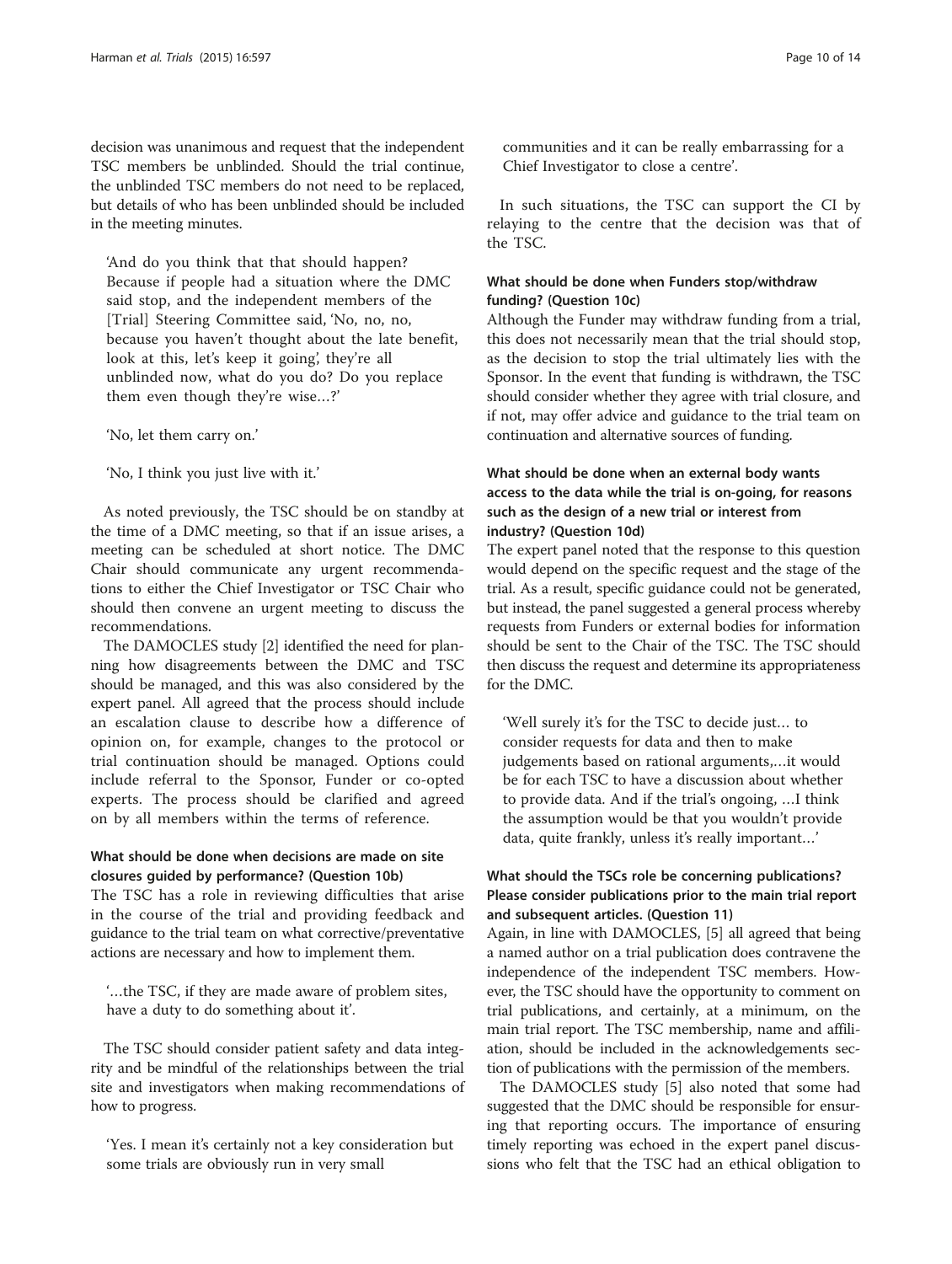ensure that trial results were published. Examples were given where the TSC had helped to push publication by the trial team and also an example where the trial data was taken on by the DMC and subsequently reported with the Chair of the DMC as first author. All agreed these approaches were acceptable if, without them, the trial would remain unpublished. The feasibility of an oversight committee taking on the responsibility of publishing the results of the trial, if the team fail to do so, needs further consideration.

### What should the TSC's role be concerning requests for data sharing? Please consider requests prior to and following the main publications. (Question 12)

The TSC has a role in reviewing requests for data sharing, particularly when requests, in line with the trial data sharing agreement, compete with the ongoing or planned work of the TMG. The TSC may not have a role in all requests for data sharing, only those that require careful consideration due to implications for ongoing data collection and planned analyses.

The expert panel remarked that the life span of the TSC should be taken into account when planning for future data requests. These are often submitted sometime after the trial has ended. A decision should be made as to whether the TSC would reconvene for such decisions or would be happy to pass this onto a central committee considering such requests across a portfolio of clinical trials, for example, within a clinical trials unit.

# Other uncertainties identified from discussions

Expert panel discussion identified further areas of uncertainty in the role and operation of the TSC. These are discussed below.

#### Lifespan of the TSC

The lifespan of the TSC was considered not only important for data-sharing considerations, as already discussed, but was also felt to need consideration when the TSC is in place for a feasibility trial that then progresses through to a pilot and/or main trial. In particular, they addressed whether the TSC is considered to maintain independence and continue to act as the TSC for the trial.

'I think the example [NAME] has where somebody has been involved already, and was seen as independent at the start, I think that having a fixed rule that denotes you can't continue is a mistake'

An example was also discussed on the role of the TSC when there is long-term follow-up post-intervention and the role of the DMC has concluded. All agreed that in these circumstances the oversight needs of the trial should be discussed and agreed on as part of the terms of reference.

#### Sponsorship

Legally, the Sponsor has the ultimate responsibility for a trial, and legal responsibility remains even when roles are delegated. However, discussions reflected uncertainty in the ability of some institutions to fulfil this role fully due to lack of expertise. In current practice, the Sponsor often delegates the decision of trial continuation to the TSC. All agreed that the Sponsor should formally document the responsibilities delegated to the TSC. Where decisions around continuation are not delegated to the TSC, the recommendations from the TSC should be submitted to the trial Sponsor.

#### Indemnity

The TSC is delegated responsibilities by the Sponsor, but it is often unclear whether the Sponsor also provides indemnity for the TSC members. The expert panel noted that professional indemnity for TSC membership may not be provided by their own academic or clinical institution, and that for public contributors or retired academics and clinicians, the situation was even less clear. No recommendations were made as to who should provide indemnity, but instead, the panel suggested that indemnity arrangements should be made clear in the TSC terms of reference.

#### Administration

More practical arrangements of the TSC were debated by the expert panel, and we have included recommended best practice in the administration of the TSC meetings. Where a TSC is convened for a single trial, meetings of the TSC should aim to be scheduled to take place 1 or 2 weeks after the DMC meeting. Where this is not possible, the Chair of both the TSC and the DMC should be informed, so that a joint decision on appropriate timing of meetings can be reached. The frequency of TSC meeting should be determined based on the trial risk assessment. An inexperienced TSC may prefer to meet more frequently, but this may have implications for the cost of the trial, including for resources, for organising the meetings, and for preparing the TSC reports. The expert panel suggested that the terms of reference include a recommended frequency of TSC meetings and the level of reporting required. Table [2](#page-7-0) describes the content of the TSC reports and agendas. However, shorter, more focused reports may be appropriate for some meetings and would make best use of trial resources.

The Chair may choose to take the minutes of meetings, to delegate this to another independent member or to a member of the trial team, for example, the trial coordinator or trial administrator. Where the responsibility of writing minutes has been delegated, they should be reviewed by the Chair prior to circulation for approval by all present. The meeting agenda should be based on the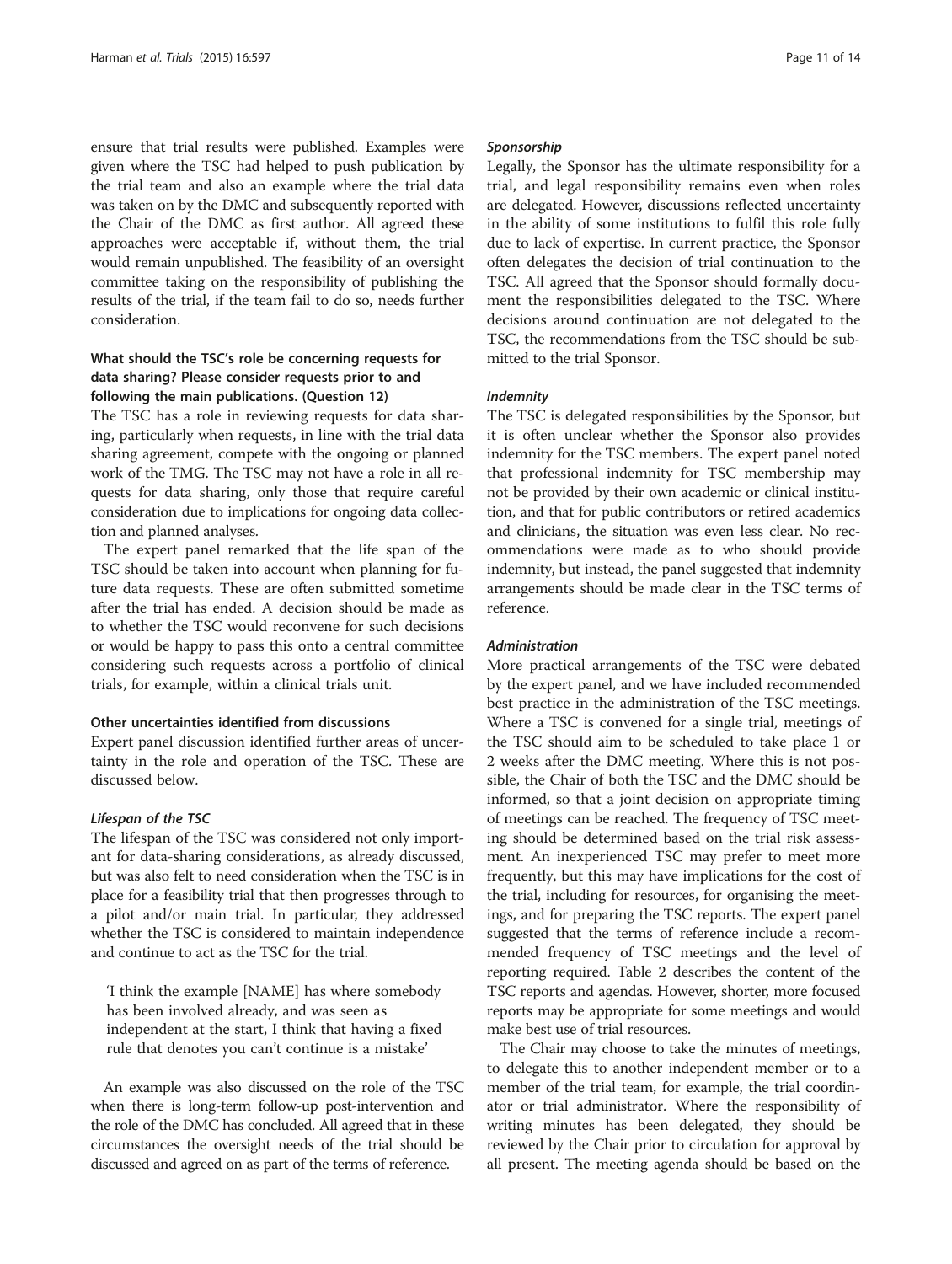TSC report; other items may be suggested by the trial team and agreed on with the TSC Chair. The timelines for sending documents or reports prior to the meeting should be agreed on in advance with the TSC members. The TSC may also convene as independent members only, particularly if there are sensitive issues to discuss, for example, the conduct of the TMG.

#### **Discussion**

Some guidelines for the TSC terms of reference exist, but the panel felt that these are not exhaustive and may not consider some important issues in TSC conduct and membership. One of the key discussion points was the nature of independence and to whom the TSC was responsible; in particular, the panel addressed whether the latter influenced independence. A consistent and transparent approach to the appointment of the independent TSC members is needed. IFor many trials in the UK, the Funder is currently responsible for appointing and dismissing independent members, so input from these Funders will be crucial in defining for whom the TSC works, together with the criteria that should be applied when scrutinising suggested members. Interestingly some academic journals require the role of the Funder to be clearly specified in the trial manuscript, yet for many trials funded by the NIHR HTA programme, this is overlooked in funding statements [\[14](#page-12-0)–[20\]](#page-13-0).

We have identified areas where uncertainly remains and for which additional resources are required. Discourse for questions 10a-10c (what should be done in difficult or complex situations) was largely hypothetical due to the small number of examples available. This corresponds to the small number of papers identified in DAMOCLES as reporting what should be done in difficult situations in the context of the DMC [\[5\]](#page-12-0). The expert panel acknowledged that this gap could be addressed if there was a resource that allowed experiences to be shared. If members of TSCs and DMCs could submit examples, this would, over time, build a repository of issues and potential solutions relating to DMC and TSC roles independently and the interaction between the two committees. This could also help to identify additional examples of questions that the TSC should not ask the DMC to make recommendations on (question 6). The way in which the TSC and DMC interact, as described in the MRC guidelines, is well accepted, but this does not address situations where there is disagreement between the DMC and the TSC. Further work is needed to clarify the process to be followed and the wording of the escalation clause, which is included in the terms of reference, in these situations. The suggested repository may benefit from a widened scope to include anonymised examples of TSC/DMC disagreement and how they have been handled.

The current lack of training for independent members was highlighted. Requirements of independence mean that prior working relationships may exclude a number of potential independent members, thereby allowing few alternatives for experienced members if the field is small, as is the case for independent statisticians and/or trial methodologists. Capacity building will be essential to ensure a suitable pool of experts who have had the necessary training and experience to contribute to a TSC as an independent member; these experts must understand the workload, commitment and potential academic benefits of membership, for example, gaining knowledge from shared experience. Capacity building for statisticians will be addressed somewhat by an ongoing national initiative to create a database of statisticians (Search for Oversight Statisticians [[21](#page-13-0)]). However, further thought on how best to build capacity for other disciplines is required. The model of TSC oversight on which recommendations have been made is that of a TSC acting for a single trial. However, results from the CTU survey [[22\]](#page-13-0) show that one quarter of UK Clinical Trials Units use at least one umbrella TSC, which has oversight of a number of trials that are taking place in the same clinical condition. Only one member of the expert panel had experience of such a model, so debate about the pros/cons and specific terms of reference consideration in these circumstances were limited. The resulting recommendation is that the content of the TSC reports and agendas should be considered on a case-by-case basis. However, further exploration of current practice with those CTU survey responders who use umbrella TSCs may help to distinguish specific considerations for this model of oversight.

Public representation on a TSC is recommended by both MRC and some UK Funder guidelines, but the absence of an expert panel discussion and published literature on the role of an independent PPI contributor was notable. Buck et al. reviewed planned PPI activities in NIHR HTA funded trials. When a PPI contributor was a member of the TSC, his/her role was unclear to all involved, including the PPI contributors themselves [[23](#page-13-0)]. The preferred role of PPI contributors was in managerial or responsive roles, and these roles were also found to be more likely to achieve impact compared to involvement in oversight roles including the TSC [\[24\]](#page-13-0). In addition, a survey of UK CTUs demonstrated that identification of an appropriate PPI contributor was challenging [\[22\]](#page-13-0). The role, expected contributions, and need for independence of public contributors in the oversight of clinical trials warrant further investigation.

#### Conclusion

Discussion among members of the expert panel and the study team has provided valuable information, based on real-life experience, and the recommendations made will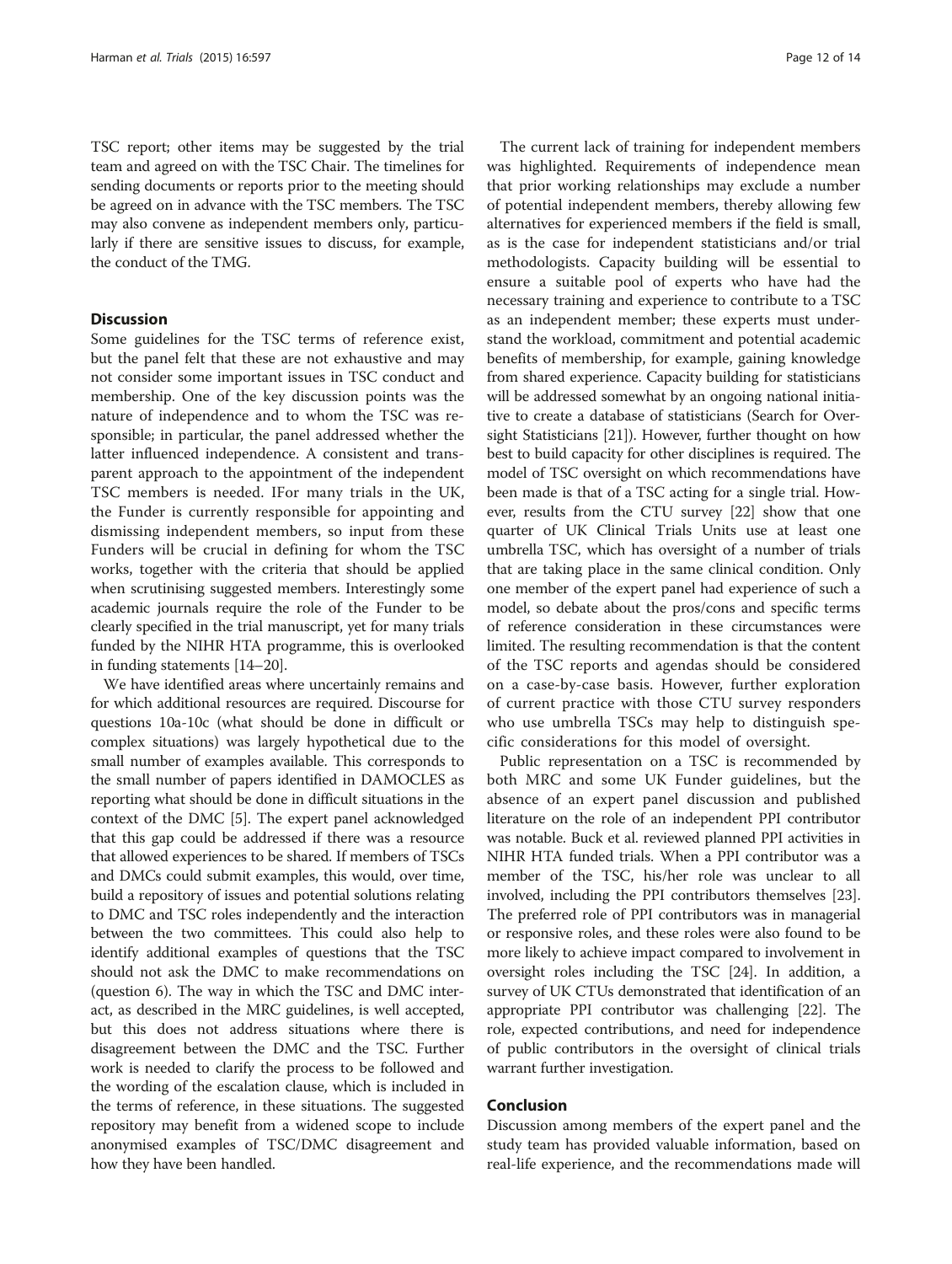<span id="page-12-0"></span>contribute to the re-development and expansion of the MRC guidelines [1]. Some uncertainties could not be resolved in the expert panel meetings; one uncertainty, in particular, was the identification of examples of complex ethical issues and the training requirements of independent members. These, together with the role of public contributors as independent TSC members, merit further consideration. Experiences shared at the expert panel meetings were those of involvement in UK publically funded trials. Whilst many of the issues discussed are relevant beyond this scope, the transferability of recommendations will be dependent on commercial and international oversight requirements for randomised controlled trials.

#### Additional file

[Additional file 1:](dx.doi.org/10.1186/s13063-015-1125-z) Summary of information provided to members of the expert panel. (DOCX 35 kb)

#### Abbreviations

CI: chief investigator; CTU: clinical trials unit; DMC: data monitoring committee; EME: efficacy and mechanism evaluation; HTA: health technology assessment; MRC: Medical Research Council; NIHR: National Institute of Health Research; PPI: patient and public involvement; TMG: trial management group; TSC: trial steering committee.

#### Competing interests

The authors declare that they have no competing interests.

#### Authors' contributions

NLH participated in the study design and coordination, reviewed meeting transcripts, summarised the data, and drafted the manuscript. CG conceived the study, participated in its design, reviewed meeting transcripts, summarised the data, and helped to draft the manuscript. DGA, CB, JB, MKC, DE, SE, and PS were members of the expert panel. SL, JN, MRS, JAL, GM, and EJC participated in the design and coordination of the study. All authors contributed to expert panel discussions and reviewed and approved the final manuscript.

#### Acknowledgements

This work was supported by the Medical Research Council (MRC) Network of Hubs for Trials Methodology Research (MR/L004933/1-R30).

#### Disclaimer

The Health Services Research Unit is core funded by the Scottish Government Health and Social Care Directorates. The opinions expressed are those of the authors alone.

#### Author details

<sup>1</sup>Medicines for Children Clinical Trials Unit, University of Liverpool, Liverpool L12 2AP, UK. <sup>2</sup>Department of Biostatistics, University of Liverpool, Liverpool L69 3GA, UK. <sup>3</sup>Centre for Population Health Sciences, Edinburgh University, Edinburgh, UK. <sup>4</sup>Centre for Healthcare Randomised Trials (CHaRT), Aberdeen, UK. <sup>5</sup>MRC Clinical Trials Unit at UCL, London, UK. <sup>6</sup>London Hub for Trials Methodology Research, London, UK. <sup>7</sup>Bristol Randomised Trials Collaboration Trials Unit, Bristol, UK. <sup>8</sup>Centre for Statistics in Medicine, Nuffield Department of Orthopaedics, Rheumatology & Musculoskeletal Sciences, University of Oxford, Oxford, UK. <sup>9</sup>Clinical Trial Service Unit & Epidemiological Studies Unit (CTSU), Nuffield Department of Population Health, University of Oxford, Oxford, UK. <sup>10</sup>ICR-CTSU, Division of Clinical Studies, The Institute of Cancer Research, London, UK. <sup>11</sup> Health Services Research Unit, University of Aberdeen, Aberdeen, UK. <sup>12</sup>Department of Medical Statistics, London School of Hygiene and Tropical Medicine, London, UK.<sup>13</sup>Faculty of Epidemiology and Population Health, London School of Hygiene and Tropical Medicine,

London, UK.<sup>14</sup>School for Clinical Sciences, University of Edinburgh, Edinburgh, UK.

#### Received: 30 July 2015 Accepted: 16 December 2015 Published online: 30 December 2015

#### References

- 1. Medical Research Council. Guidelines for good clinical practice in clinical trials 1998. [http://www.mrc.ac.uk/documents/pdf/good-clinical-practice-in](http://www.mrc.ac.uk/documents/pdf/good-clinical-practice-in-clinical-trials/)[clinical-trials/](http://www.mrc.ac.uk/documents/pdf/good-clinical-practice-in-clinical-trials/). Accessed 28-12-2015.
- 2. Grant A, Altman D, Babiker A, Campbell M, Clemens F. Issues in data monitoring and interim analysis of trials. Health Technol Assess. 2005;9:238. doi[:10.3310/hta9070.](http://dx.doi.org/10.3310/hta9070)
- 3. DAMOCLES Study Group. A proposed charter for clinical trial data monitoring committees: helping them to do their job well. Lancet. 2005; 365:711–22. doi[:10.1016/S0140-6736\(05\)17965-3](http://dx.doi.org/10.1016/S0140-6736(05)17965-3).
- 4. Conroy EJ, Harman NL, Lane JA, Lewis SC, Murray G, Norrie J et al. Trial Steering Committees in randomised controlled trials: A survey of registered clinical trials units to establish current practice and experiences. Clinical Trials. 2015. doi[:10.1177/1740774515589959](http://dx.doi.org/10.1177/1740774515589959).
- 5. Sydes MR, Spiegelhalter DJ, Altman DG, Babiker AB, Parmar MK, Group D. Systematic qualitative review of the literature on data monitoring committees for randomized controlled trials. Clin Trials. 2004;1:60–79. doi[:10.1191/1740774504cn004rr.](http://dx.doi.org/10.1191/1740774504cn004rr)
- 6. Tudur Smith C HC, Sydes M, Woolfall K, Clarke M, Murray G, Williamson P. Good Practice Principles for Sharing Individual Participant Data from Publicly Funded Clinical Trials. 2015. [http://www.methodologyhubs.mrc.ac.](http://www.methodologyhubs.mrc.ac.uk/files/7114/3682/3831/Datasharingguidance2015.pdf) [uk/files/7114/3682/3831/Datasharingguidance2015.pdf](http://www.methodologyhubs.mrc.ac.uk/files/7114/3682/3831/Datasharingguidance2015.pdf). Accessed 28-12- 2015.
- 7. National Institute for Health Research Health Technology Assessment Programme. Research Governance Guidelines. 2012. [http://www.nets.nihr.ac.](http://www.nets.nihr.ac.uk/__data/assets/pdf_file/0010/77167/TSC_and_DMEC_Guidelines.pdf) uk/ data/assets/pdf file/0010/77167/TSC and DMEC Guidelines.pdf. Accessed 28-12-2015.
- 8. Daykin A, Heawood A, Lane A, Macefield R, Gamble C, McCann S, et al. An ethnographic study of group decision making to understand and improve how trial steering committees contribute to trial conduct. Trials. 2013;14 Suppl 1:O79.
- 9. The Medicines for Human Use (Clinical Trials) Regulations 2004. [http://www.](http://www.legislation.gov.uk/uksi/2004/1031/regulation/3/made) [legislation.gov.uk/uksi/2004/1031/regulation/3/made.](http://www.legislation.gov.uk/uksi/2004/1031/regulation/3/made) Accessed 28-12-2015.
- 10. Department of Health. Research governance framework for health and social care: second edition. 2005. [https://www.gov.uk/government/uploads/](https://www.gov.uk/government/uploads/system/uploads/attachment_data/file/139565/dh_4122427.pdf) [system/uploads/attachment\\_data/file/139565/dh\\_4122427.pdf](https://www.gov.uk/government/uploads/system/uploads/attachment_data/file/139565/dh_4122427.pdf). Accessed 28-12-2015.
- 11. ICH Harmonised Tripartite Guideline. Guideline for Good Clinical Practice E6 (R1) 1996. [http://www.ich.org/fileadmin/Public\\_Web\\_Site/ICH\\_Products/](http://www.ich.org/fileadmin/Public_Web_Site/ICH_Products/Guidelines/Efficacy/E6/E6_R1_Guideline.pdf) [Guidelines/Efficacy/E6/E6\\_R1\\_Guideline.pdf.](http://www.ich.org/fileadmin/Public_Web_Site/ICH_Products/Guidelines/Efficacy/E6/E6_R1_Guideline.pdf) Accessed 28-12-2015.
- 12. Evans S. When and How Can Endpoints Be Changed after Initiation of a Randomized Clinical Trial? PLoS Clin Trials. 2007;2:e18. doi[:10.1371/journal.pctr.0020018](http://dx.doi.org/10.1371/journal.pctr.0020018).
- 13. Wittes J. On changing a long-term clinical trial midstream. Stat Med. 2002;21:2789–95. doi:[10.1002/sim.1282](http://dx.doi.org/10.1002/sim.1282).
- 14. Cooper S, Taggar J, Lewis S, Marlow N, Dickinson A, Whitemore R, et al. Effect of nicotine patches in pregnancy on infant and maternal outcomes at 2 years: follow-up from the randomised, double-blind, placebo-controlled SNAP trial. Lancet Respir Med. 2014;2:728–37. doi[:10.1016/S2213-2600\(14\)70157-2.](http://dx.doi.org/10.1016/S2213-2600(14)70157-2)
- 15. Lane JA, Donovan JL, Davis M, Walsh E, Dedman D, Down L, et al. Active monitoring, radical prostatectomy, or radiotherapy for localised prostate cancer: study design and diagnostic and baseline results of the ProtecT randomised phase 3 trial. Lancet Oncol. 2014;15:1109–18. doi[:10.1016/S1470-2045\(14\)70361-4.](http://dx.doi.org/10.1016/S1470-2045(14)70361-4)
- 16. Campbell JL, Fletcher E, Britten N, Green C, Holt TA, Lattimer V et al. Telephone triage for management of same-day consultation requests in general practice (the ESTEEM trial): a cluster-randomised controlled trial and cost-consequence analysis. Lancet.2014;384:1859-68. doi[:10.1016/S0140-6736\(14\)61058-8.](http://dx.doi.org/10.1016/S0140-6736(14)61058-8)
- 17. Livingston G, Barber J, Rapaport P, Knapp M, Griffin M, King D et al. Longterm clinical and cost-effectiveness of psychological intervention for family carers of people with dementia: a single-blind, randomised, controlled trial. Lancet Psychiatry. 2014;1:539-48. doi[:10.1016/S2215-0366\(14\)00073-X.](http://dx.doi.org/10.1016/S2215-0366(14)00073-X)